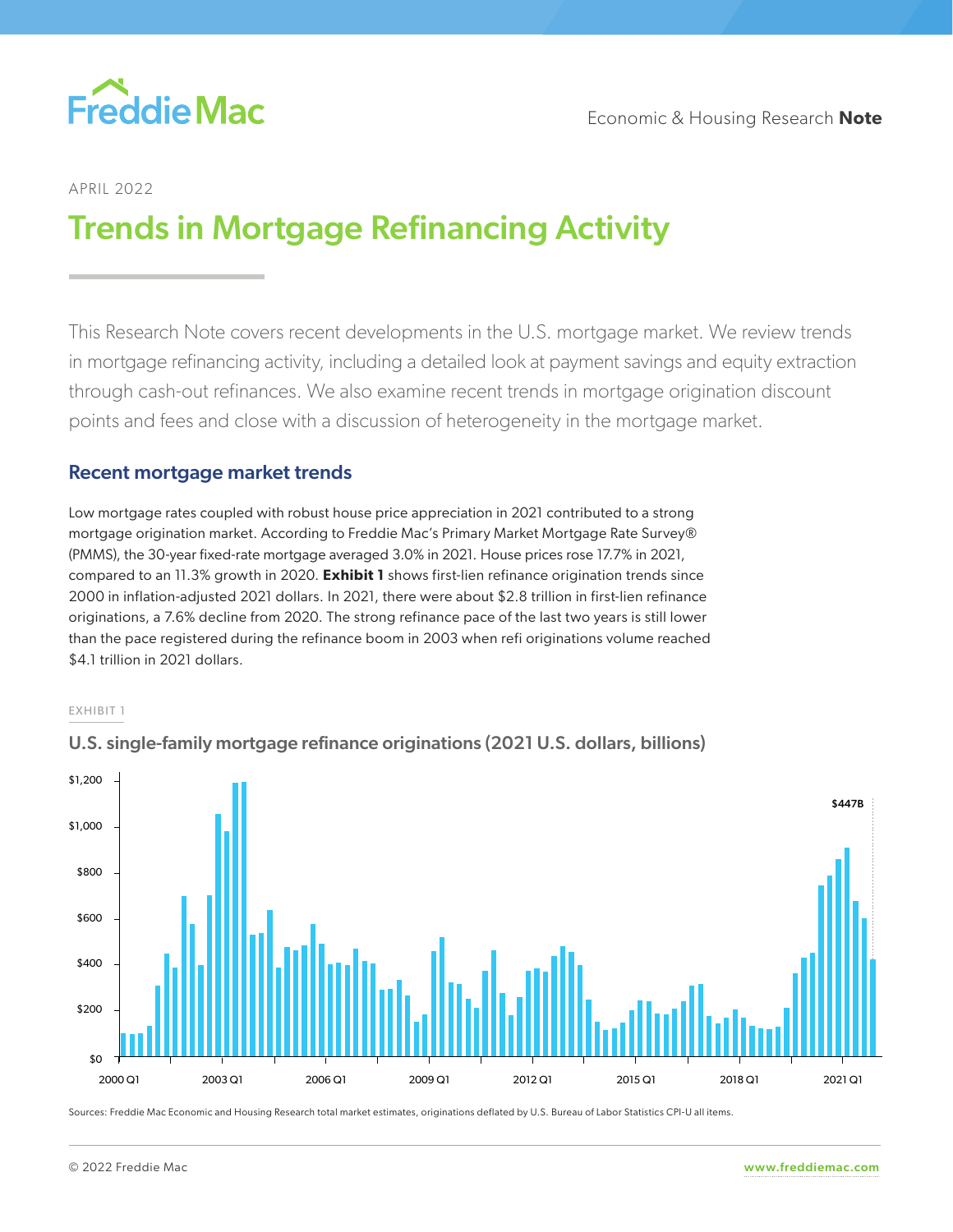

In 2021, borrowers continued to take advantage of the low mortgage rates and increased home equity by refinancing their properties, reducing their monthly payments and extracting equity through cash-out refinances.

## Borrowers saved over \$2,700 annually in mortgage payments by refinancing

Refinance borrowers last year were able to save money on their payments and lock in lower rates. Borrowers who refinanced their first-lien conventional mortgages in 2021 lowered their mortgage rates on average by 1.15 percentage points. **Exhibit 2** compares the average mortgage rate of the loans that were refinanced against the average mortgage rate of the new refinance loan starting from 1998 through 2021.

#### EXHIBIT 2

### As mortgage rates fell in 2021, borrowers paid less to refinance

Mortgage rates on new and old loan for conventional refinances of 30-year fixed-rate mortgages



Origination Year

– Average percentage point change in rate: Rate on new loan minus rate on refinanced loan (all refinances)

Sources: Freddie Mac's funding data.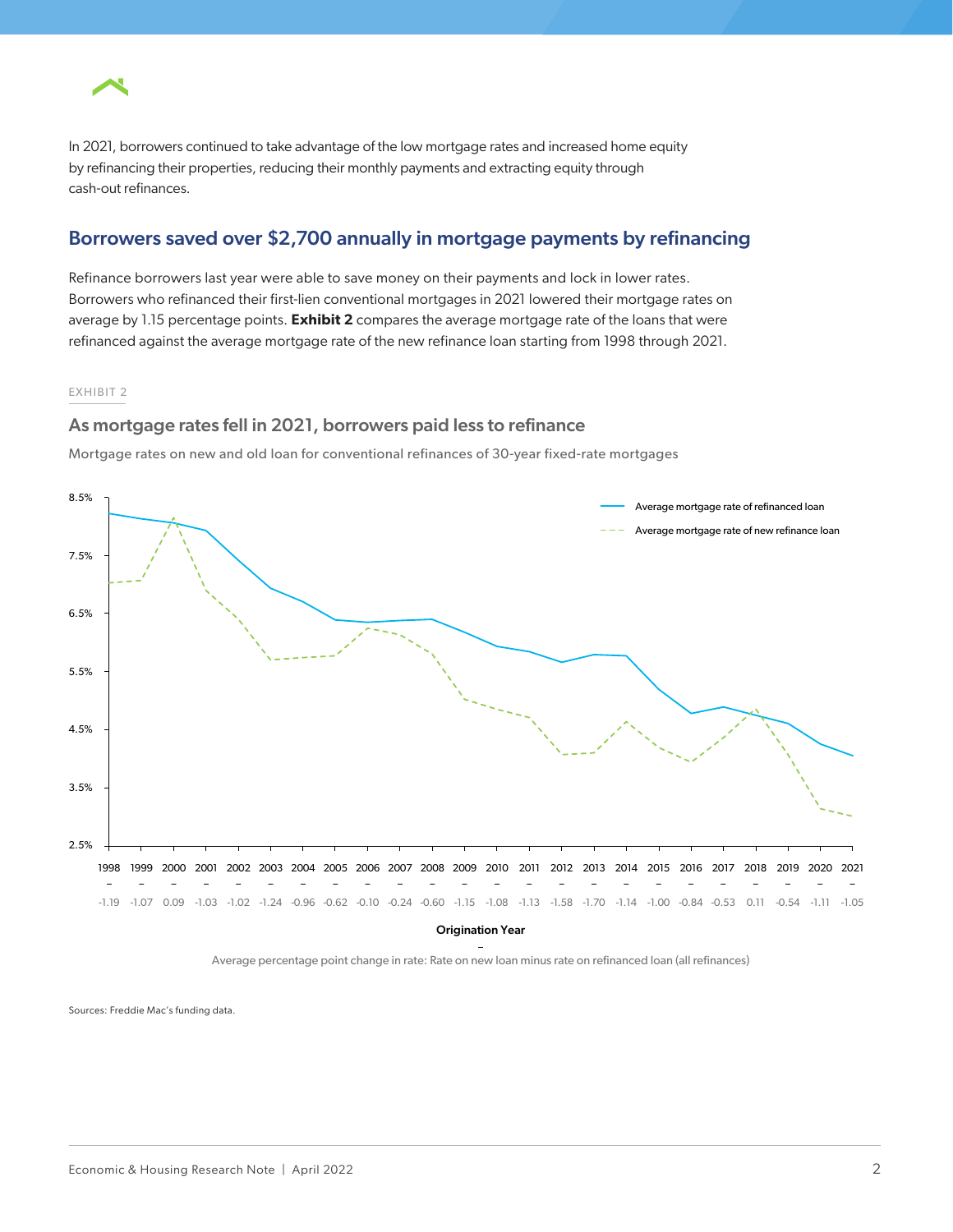

Borrowers who refinanced their 30-year fixed-rate mortgage into another 30-year fixed-rate mortgage during 2021 to lower their mortgage rate (non cash-out refinances) saved about \$2,700 in mortgage payments (principal and interest) annually. **Exhibit 3** shows the average mortgage payment savings from rate-refinances of a 30-year fixed-rate mortgage into another 30-year fixed-rate product for the largest metropolitan statistical areas, or MSAs. In general, borrowers in more expensive coastal markets were able to save more money (almost \$4,000 a year in Washington, D.C., for example), primarily because house prices are generally higher in those areas, and thus mortgage balances are higher. But borrowers in lower-cost markets in the interior of the country still were able to save significantly. For example, borrowers in St. Louis saved over \$1,800 a year on average.

#### EXHIBIT 3

## Average annual mortgage payment savings for borrowers who refinanced in 2021

Average annual mortgage payment savings for the United States: **\$2,695** (30-year fixed-rate to 30-year fixed-rate refinances)



Source: Freddie Mac 2021 Fundings. Note: Mortgage payment includes principal and interest.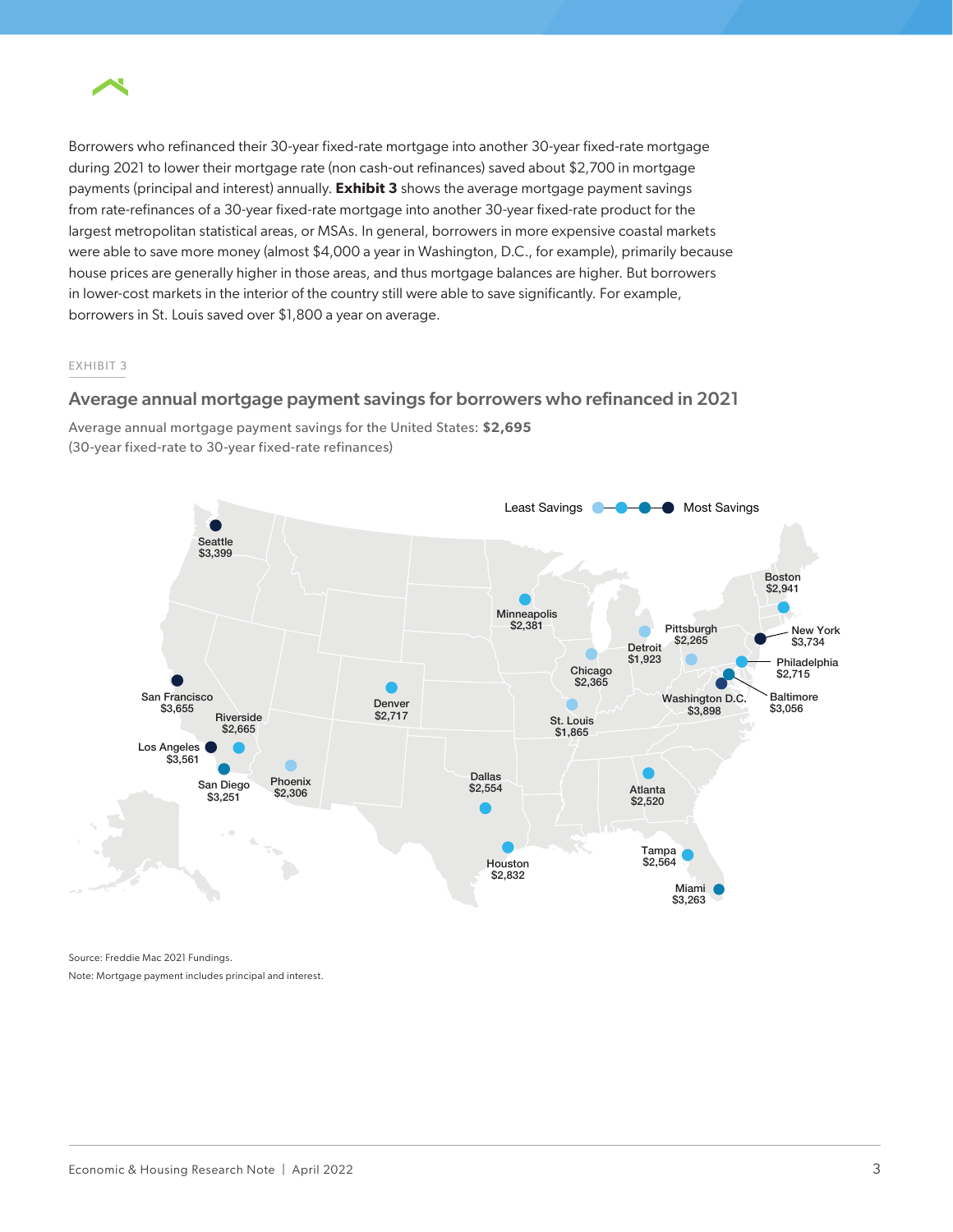

# Home equity and refinances

Due to increased mortgage rates, we expect aggregate refinance volume to decline. As rates move higher, borrowers find their potential savings from refinance diminished. However, borrowers do not only refinance to lower their rate; they also refinance to change terms or extract equity through a cash-out refinance. If rates continue to move higher, then cash-out refinances will occupy a larger share of refinance activity.

According to the latest data available from the Federal Reserve's Board Financial Accounts of the United States, aggregate homeowner equity was over \$25 trillion as of the third quarter of 2021, up about 4.3% from the previous quarter, while mortgage debt has increased just 2.0% during the same time period. Therefore, the aggregate ratio of home equity to the value of housing stock has increased to about 69% in the third quarter of 2021.

Low mortgage rates and increasing home values in 2021 incented many homeowners to extract equity through cash-out refinances. Our data show an increase in both the number of cash-out refinances and the aggregate dollar amount that borrowers extracted from their home equity through cash-out refinances.

As rates increase, we expect refinance volumes to decline. However, as borrowers seek to extract equity from their homes, a large share of refinance activity is expected to be cash-out refinances.

We analyze data of matched refinance transactions purchased by Freddie Mac from 1998 through 2021. These data give us insight

into refinance trends over a variety of economic conditions and allow us to compare activity today to earlier years. Our dataset links a refinance transaction back to an earlier mortgage loan (both purchase and refinance) and lets us see how the borrower's income, debt, equity, and house value have changed between transactions. By comparing the outstanding unpaid principal balance ("UPB") of the refinanced original loan to the loan amount of the new mortgage loan, we can track the amount of equity that was extracted, either through cash or used to consolidate other debt such as second-lien mortgages.

First, we compute summary statistics over time presented in **Table 1** (on the following page). For each year of origination, we compute the incidence of cash-out: the share of mortgages that involve a cash-out (defined here as a 5% or more increase in the UPB of the new loan relative to the outstanding UPB of the refinanced original loan). We also compute the extent of cash-out: how much equity was extracted through a cash-out refinance both in nominal dollars and as a percent of the property value.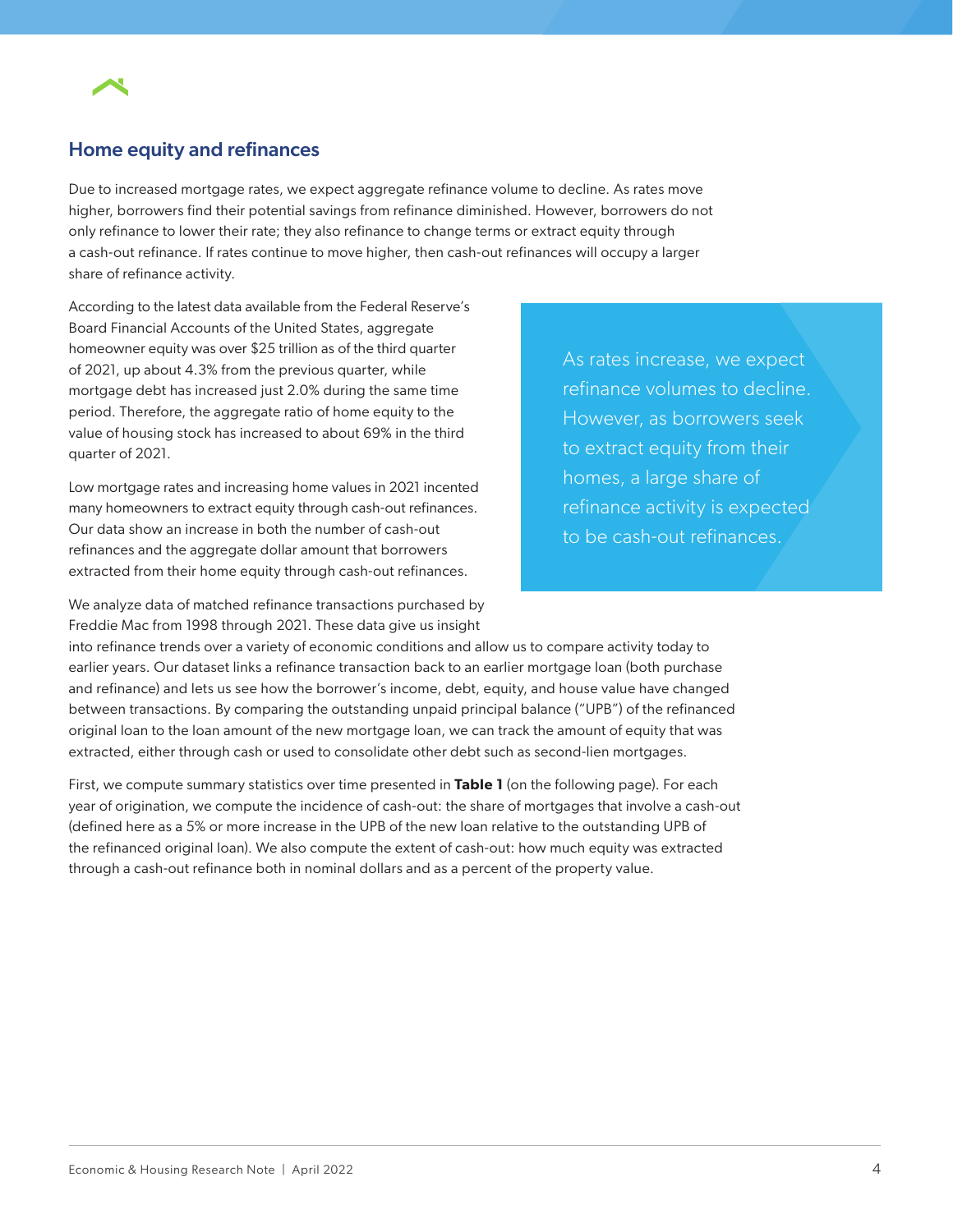

## TABLE 1

## Refinance trends for conventional prime refinances

| Year of<br>refinance | (1) Cash-out refinance<br>incidence (share of<br>refinances that are<br>cash-out* based on<br>loan count) | (2) Average dollars of<br>equity cashed out<br>conditional on cash-out<br>refinance (in 2021<br>dollars) | (3) Average equity<br>cashed out as a percent<br>of property value<br>conditioned on cash-<br>out refinance | (4) Total home equity<br>cashed out (in 2021<br>dollars billions) |
|----------------------|-----------------------------------------------------------------------------------------------------------|----------------------------------------------------------------------------------------------------------|-------------------------------------------------------------------------------------------------------------|-------------------------------------------------------------------|
| 1998                 | 48.6%                                                                                                     | \$46,219                                                                                                 | 17.4%                                                                                                       | \$66                                                              |
| 1999                 | 56.8%                                                                                                     | \$50,781                                                                                                 | 19.2%                                                                                                       | \$60                                                              |
| 2000                 | 79.4%                                                                                                     | \$66,037                                                                                                 | 25.4%                                                                                                       | \$41                                                              |
| 2001                 | 56.2%                                                                                                     | \$53,109                                                                                                 | 17.9%                                                                                                       | \$127                                                             |
| 2002                 | 50.0%                                                                                                     | \$50,414                                                                                                 | 15.9%                                                                                                       | \$167                                                             |
| 2003                 | 36.6%                                                                                                     | \$45,502                                                                                                 | 14.2%                                                                                                       | \$218                                                             |
| 2004                 | 45.8%                                                                                                     | \$55,812                                                                                                 | 16.9%                                                                                                       | \$205                                                             |
| 2005                 | 72.4%                                                                                                     | \$69,939                                                                                                 | 19.1%                                                                                                       | \$364                                                             |
| 2006                 | 86.7%                                                                                                     | \$83,651                                                                                                 | 22.4%                                                                                                       | \$431                                                             |
| 2007                 | 83.0%                                                                                                     | \$81,280                                                                                                 | 22.2%                                                                                                       | \$314                                                             |
| 2008                 | 62.3%                                                                                                     | \$71,482                                                                                                 | 19.8%                                                                                                       | \$121                                                             |
| 2009                 | 35.6%                                                                                                     | \$58,753                                                                                                 | 16.3%                                                                                                       | \$93                                                              |
| 2010                 | 19.3%                                                                                                     | \$58,221                                                                                                 | 17.3%                                                                                                       | \$41                                                              |
| 2011                 | 16.8%                                                                                                     | \$57,133                                                                                                 | 17.2%                                                                                                       | \$33                                                              |
| 2012                 | 14.3%                                                                                                     | \$47,600                                                                                                 | 15.0%                                                                                                       | \$35                                                              |
| 2013                 | 15.2%                                                                                                     | \$51,566                                                                                                 | 16.1%                                                                                                       | \$34                                                              |
| 2014                 | 24.1%                                                                                                     | \$58,374                                                                                                 | 18.2%                                                                                                       | \$28                                                              |
| 2015                 | 34.5%                                                                                                     | \$56,771                                                                                                 | 16.5%                                                                                                       | \$49                                                              |
| 2016                 | 41.6%                                                                                                     | \$58,234                                                                                                 | 16.2%                                                                                                       | \$69                                                              |
| 2017                 | 57.6%                                                                                                     | \$60,338                                                                                                 | 17.8%                                                                                                       | \$79                                                              |
| 2018                 | 76.4%                                                                                                     | \$64,549                                                                                                 | 19.5%                                                                                                       | \$93                                                              |
| 2019                 | 52.3%                                                                                                     | \$62,918                                                                                                 | 17.7%                                                                                                       | \$114                                                             |
| 2020                 | 35.7%                                                                                                     | \$55,787                                                                                                 | 14.0%                                                                                                       | \$150                                                             |
| 2021                 | 41.9%                                                                                                     | \$60,214                                                                                                 | 14.3%                                                                                                       | \$248                                                             |

\* Cash-out refinance is here defined as a refinance loan that involves a 5% or more increase in the UPB of the new loan relative to the outstanding UPB of the refinanced loan. In other contexts, Freddie Mac uses an alternative definition of cash-out.

For (1), (2), (3) data based on Freddie Mac matched refinance transactions.

(4) Freddie Mac estimate in 2021 dollars of equity cashed-out through the refinancing of prime, first-lien conventional mortgages.

We do not estimate how much equity is taken out through the refinance of FHA or VA loans or through refinance loans originated in the subprime market.

This table highlights some important trends. Column (1) shows that the share of refinance mortgages that were cash-out increased from 36% in 2020 to 42% in 2021. Columns (2) and (3) show that the amount of equity extracted, either in inflation-adjusted dollars (Column (2)) or as a percent of the property value (Column (3)), only increased modestly from 2020 to 2021. In 2021, cash-out refinance borrowers extracted on average an inflation-adjusted \$60,214, or 14.3% of their property's value. Contrast this to 2006, when cash-out borrowers extracted \$87,630, or 22.4% of their property's value. In the aggregate, Column (4) shows our estimate of the total amount of equity extracted via cash-out refinance (of conventional loans) was \$248 billion in 2021. That is up nearly \$100 billion from 2020, but still well below the \$431 billion that was extracted in 2006.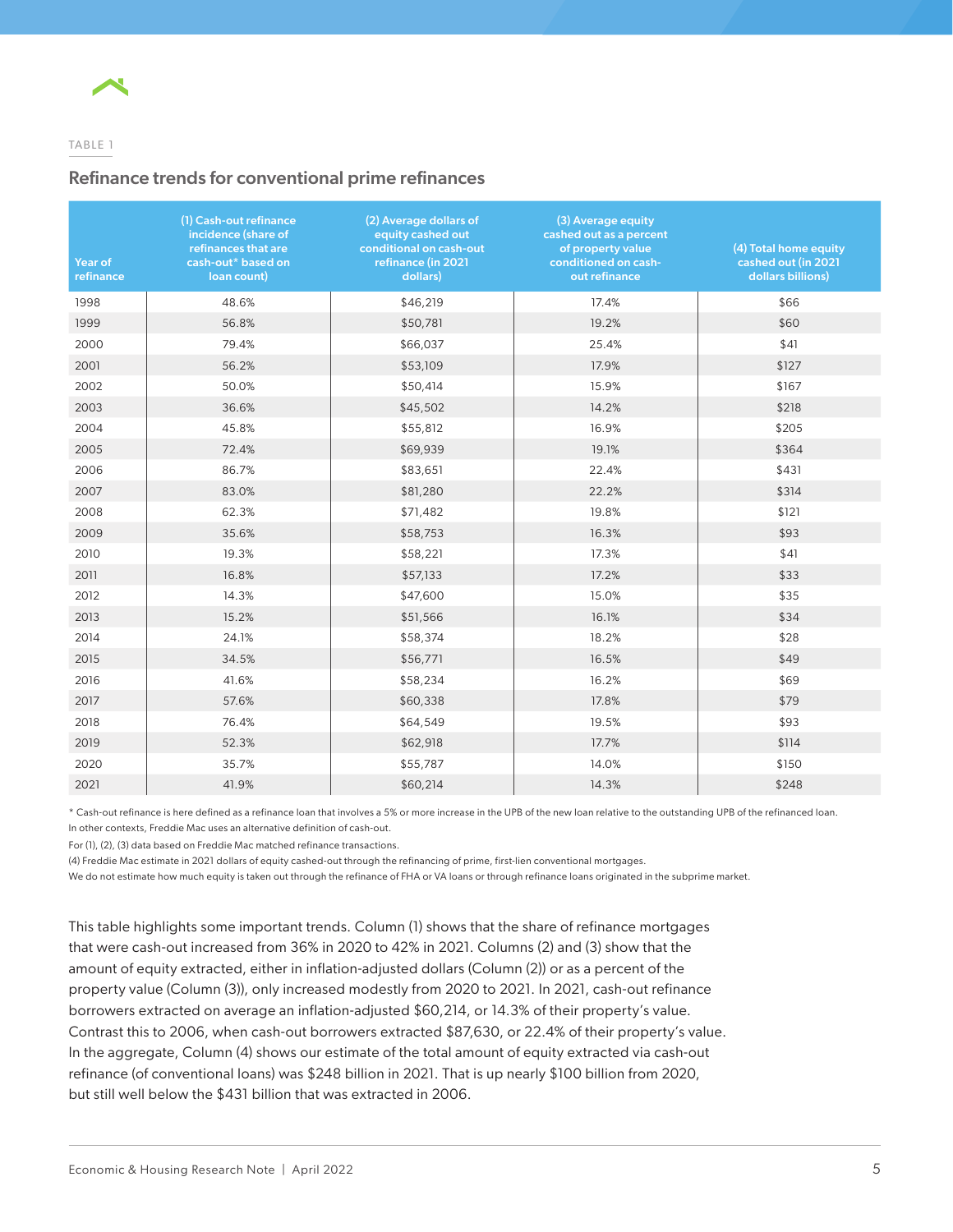

# As rates rise, will borrowers pay more points?

In recent years, with mortgage rates reaching multiple record lows, relatively few borrowers have opted to pay discount points. But as interest rates increase, borrowers may find paying discount points to lower their rate to be more attractive. With growing concern over inflation and interest rates moving higher, will borrowers start to use discount points to help lower interest payments?

The PMMS has surveyed lenders on mortgage costs back to the early 1970s (**Exhibit 4**). Consistent estimates of average points and fees began in the PMMS in 1972 (weekly estimate of the average fixed 30 rate began in 1971, but points were initially only surveyed monthly until 1972). As interest rates increased throughout the 1970s and early 1980s, average points and fees increased until peaking at 2.7 percentage points during several weeks of 1984 and 1985.

#### EXHIBIT 4



## Average points and fees for 30-year FRM in the PMMS (1972-2022)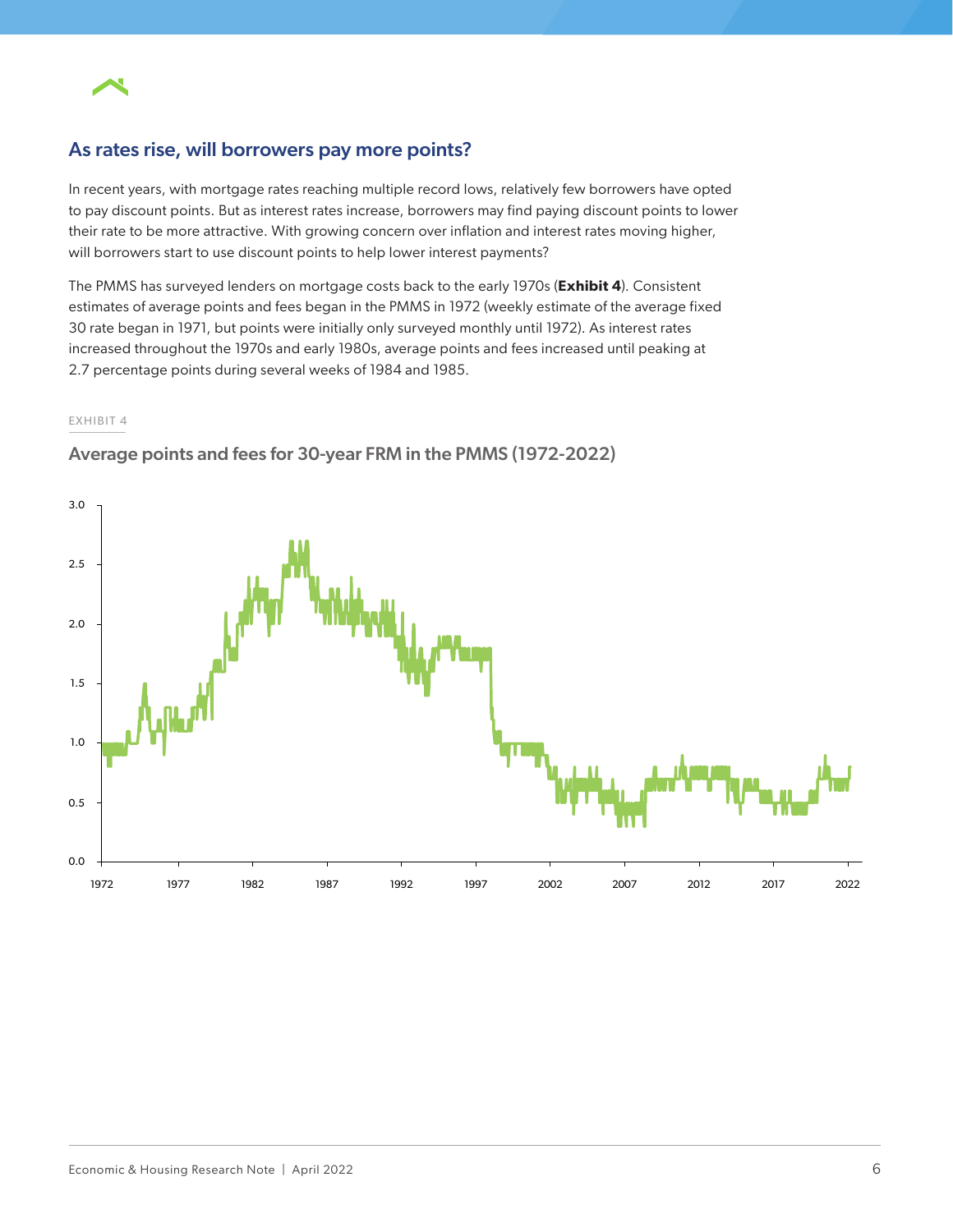

With inflation recently reaching the highest levels since the early 1980s, it is worth considering whether borrowers will opt to pay more points going forward. When borrowers pay points, they may receive a lower rate, but what does the data show?

Using Freddie Mac closing data we can examine what happens to borrowers who do pay discount points in terms of the average interest rate they receive as compared to otherwise similar borrowers who do not pay discount points. Specifically, we looked at a narrow borrower profile that roughly matches our PMMS population: mortgage for a home purchase or refinance of a single-family owner-occupied property with a fully amortizing 30-year fixed mortgage. We further restricted our sample to borrowers with conforming loans, and with credit scores 740 or above and a Loan-to-Value ratio between 75 and 80 (inclusive).

We found that most borrowers did not pay discount points in recent years (**Exhibit 5**). Only 30.8% of purchase mortgage borrowers paid discount points in 2021. The share paying discount points was somewhat higher for non-cash-out and cash-out refinance borrowers, 36.4 and 47.3% respectively. Also, conditional on paying points, refinance borrowers tended to pay much higher points: 0.57 points for purchase borrowers compared to 0.78 and 0.94 points for non cash-out and cash-out refinance borrowers, respectively.

It is interesting to note however, that the interest rate differential between borrowers who pay discount points and those who do not pay discount points is very small. In 2021 the average rate on purchase loans for borrowers who did not pay discount points was 2.99% versus 2.97% for those who did pay.

#### EXHIBIT 5

|                                        | 2018            |          | 2019                       |                 |                                | 2020        |          |                               | 2021 |                 |                                |             |
|----------------------------------------|-----------------|----------|----------------------------|-----------------|--------------------------------|-------------|----------|-------------------------------|------|-----------------|--------------------------------|-------------|
| A) All prime borrowers                 | <b>Purchase</b> | out Refi | Non Cash- Cash-out<br>Refi | <b>Purchase</b> | Non Cash- Cash-out<br>out Refi | <b>Refi</b> | Purchase | Non Cash-Cash-out<br>out Refi | Refi | <b>Purchase</b> | Non Cash- Cash-out<br>out Refi | <b>Refi</b> |
| FRM 30 (%)                             | 4.69            | 4.66     | 4.94                       | 4.05            | 3.90                           | 4.26        | 3.02     | 3.06                          | 3.30 | 2.98            | 2.96                           | 3.18        |
| FRM 30 pts                             | 0.23            | 0.33     | 0.44                       | 0.23            | 0.25                           | 0.51        | 0.17     | 0.23                          | 0.45 | 0.17            | 0.28                           | 0.44        |
| Eff FRM 30 (%, = rate + $pts/4$ )      | 4.75            | 4.74     | 5.05                       | 4.11            | 3.96                           | 4.38        | 3.07     | 3.12                          | 3.41 | 3.03            | 3.03                           | 3.30        |
| Share of borrowers who paid points (%) | 36.5            | 39.2     | 48.0                       | 35.9            | 30.5                           | 48.8        | 30.7     | 32.6                          | 46.6 | 30.8            | 36.4                           | 47.3        |

## Borrowers are paying less points to buy down rates when they refinance

|                                   | 2018            |                                |      | 2019            |          |                            | 2020            |                                       |      | 2021            |                                |             |
|-----------------------------------|-----------------|--------------------------------|------|-----------------|----------|----------------------------|-----------------|---------------------------------------|------|-----------------|--------------------------------|-------------|
| <b>B</b> ) Borrowers paid points  | <b>Purchase</b> | Non Cash- Cash-out<br>out Refi | Refi | <b>Purchase</b> | out Refi | Non Cash- Cash-out<br>Refi | <b>Purchase</b> | <b>Non Cash- Cash-out</b><br>out Refi | Refi | <b>Purchase</b> | Non Cash- Cash-out<br>out Refi | <b>Refi</b> |
| FRM 30 (%)                        | 4.67            | 4.63                           | 4.91 | 4.02            | 3.89     | 4.25                       | 3.05            | 3.07                                  | 3.31 | 2.97            | 2.96                           | 3.17        |
| FRM 30 pts                        | 0.63            | 0.84                           | 0.92 | 0.63            | 0.81     | .04                        | 0.56            | 0.70                                  | 0.96 | 0.57            | 0.78                           | 0.94        |
| Eff FRM 30 (%, = rate + $pts/4$ ) | 4.83            | 4.84                           | 5.14 | 4.18            | 4.09     | 4.51                       | 3.19            | 3.24                                  | 3.55 | 3.11            | 3.15                           | 3.40        |

|                                   | 2018            |          | 2019                              |          |                               | 2020        |                 |                                | 2021 |                 |                                       |             |
|-----------------------------------|-----------------|----------|-----------------------------------|----------|-------------------------------|-------------|-----------------|--------------------------------|------|-----------------|---------------------------------------|-------------|
| C) Borrowers did not pay points   | <b>Purchase</b> | out Refi | Non Cash- Cash-out<br><b>Refi</b> | Purchase | Non Cash-Cash-out<br>out Refi | <b>Refi</b> | <b>Purchase</b> | Non Cash- Cash-out<br>out Refi | Refi | <b>Purchase</b> | <b>Non Cash- Cash-out</b><br>out Refi | <b>Refi</b> |
| FRM 30 (%)                        | 4.70            | 4.68     | 4.96                              | 4.06     | 3.90                          | 4.26        | 3.01            | 3.06                           | 3.29 | 2.99            | 2.95                                  | 3.20        |
| FRM 30 pts                        | 0.00            | 0.00     | 0.00                              | 0.00     | 0.00                          | 0.00        | 0.00            | 0.00                           | 0.00 | 0.00            | 0.00                                  | 0.00        |
| Eff FRM 30 (%, = rate + $pts/4$ ) | 4.70            | 4.68     | 4.96                              | 4.06     | 3.90                          | 4.26        | 3.01            | 3.06                           | 3.29 | 2.99            | 2.95                                  | 3.20        |

Source: Closing files data where the mortgages were funded by Freddie Mac by "rate set year".

Note: prop\_type='SF' and ocpncy='OO' and 0.75<=LTV<=0.80 and fico>=740 and prod='F30' and pct\_pt<=4 and units=1.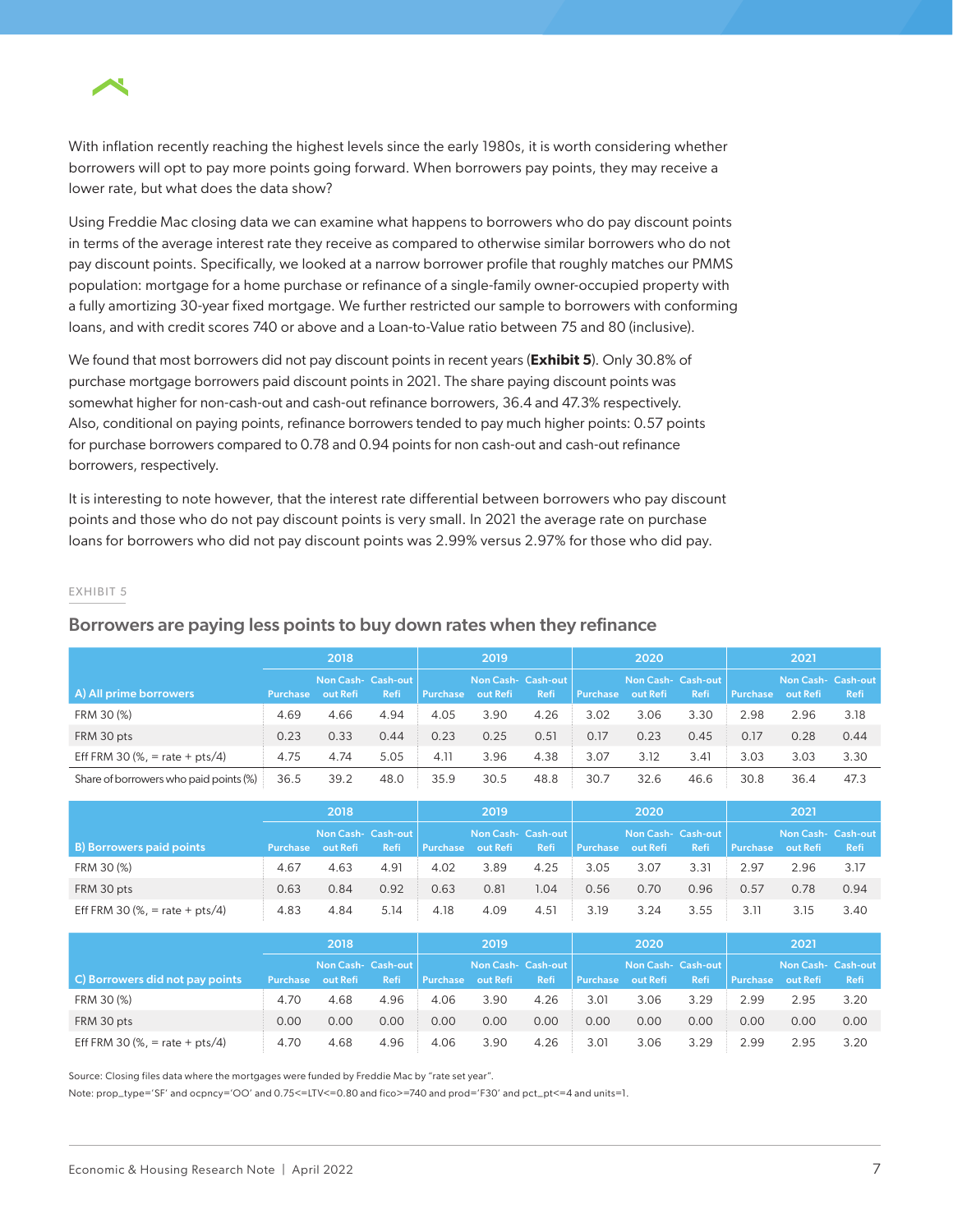

The lack of a significant difference in rates between borrowers who pay discount points and those who do not is puzzling. Researchers who have examined points have found that from the borrowers' perspective, points are often a negative net present value decision for many borrowers.<sup>1</sup> There is also growing literature on the enormous heterogeneity in the mortgage markets. Many borrowers who share very similar attributes receive very different mortgage rates.

For example, when we look at the intraweek variation in mortgage rates for applications submitted to Freddie Mac's Loan Product Advisor for borrowers meeting the PMMS profile, we see a lot of variation as displayed in **Exhibit 6**. For example, from January 2000 through February 2022, the intraweek standard deviation of mortgage rates for borrowers meeting the PMMS profile averages about 0.25 percentage points, and the intraweek range of quotes is 3 percentage points. That is an notable difference in rates, and even after accounting for possible outliers leaves sizable variation.2 Within a week rates may drift up or down, which can account for some of the variations we see, but the average absolute difference in average rate is only 0.05 percentage points, or 1/5th of the observed intraweek variation. The "extra" variation is due to some unobserved borrower heterogeneity.

#### EXHIBIT 6

#### Average intraweek standard deviation of mortgage rate



At this point, we cannot say for sure what is the true source of the unobserved heterogeneity in borrowers that leads to such a wide dispersion in rates. The literature has suggested various causes, such as lack of sophistication on the part of borrowers or an unwillingness to shop around. Another explanation could be that important risks are not captured in the key variables we track but are observed by the lenders. There is also the possibility of discrimination in the market, either intentionally or unintentionally through loan officers' unconscious bias.

<sup>1</sup> See for example: Agarwal, S., Ben-David, I., & Yao, V. (2017). Systematic mistakes in the mortgage market and lack of financial sophistication. *Journal of Financial Economics, 123*(1), 42-58.

<sup>2</sup> See also Bhutta, N., Fuster, A., & Hizmo, A. (2020). *Paying too much? Price dispersion in the US mortgage market.* In this research paper, the authors find that even after controlling for a wide variety of observable loan level attributes, the dispersion in mortgage rates remains very large, about one half of a percentage point between the 90th percentile and 10th percentile borrowers.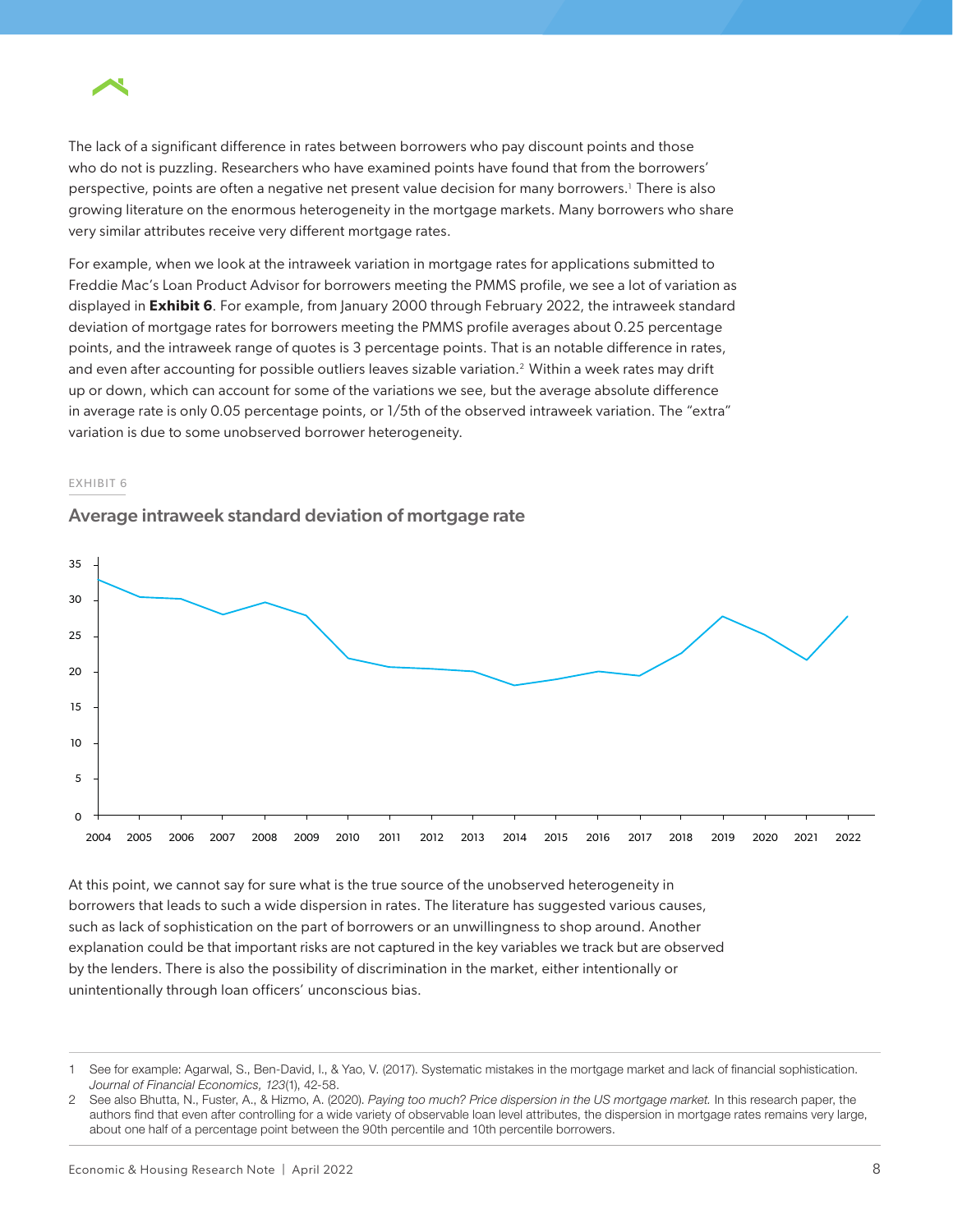

Prepared by the Economic & Housing Research group www.freddiemac.com/research

Opinions, estimates, forecasts, and other views contained in this document are those of Freddie Mac's economists and other researchers, do not necessarily represent the views of Freddie Mac or its management, and should not be construed as indicating Freddie Mac's business prospects or expected results. Although the authors attempt to provide reliable, useful information, they do not guarantee that the information or other content in this document is accurate, current or suitable for any particular purpose. All content is subject to change without notice. All content is provided on an "as is" basis, with no warranties of any kind whatsoever. Information from this document may be used with proper attribution. Alteration of this document or its content is strictly prohibited.

© 2022 by Freddie Mac